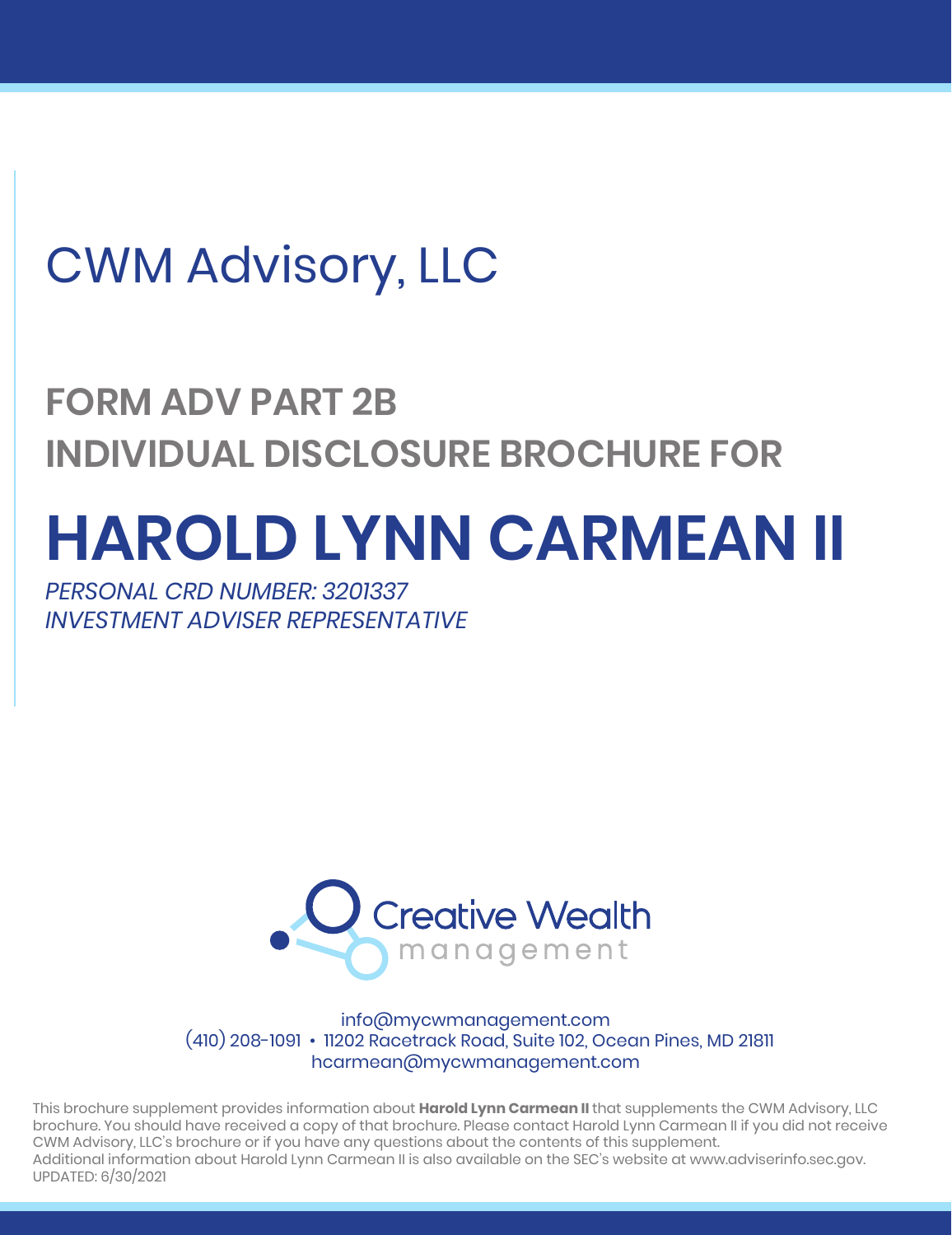#### **Item 2: Educational Background and Business Experience**

**Name**: Harold Lynn Carmean II **Born**: 1977

#### **Educational Background and Professional Designations:**

**Education**: BA Economics, Ursinus College - 1999 **Business Background:**

| 04/2019 - Present   | President & Managing Member CWM<br>Advisory, LLC                                                 |
|---------------------|--------------------------------------------------------------------------------------------------|
| 02/2011 - Present   | President & Managing Member<br>Creative Wealth Management, LLC                                   |
| 08/2016 - 06/2019   | <b>Financial Advisor</b><br>SCF Investment Advisors Inc.                                         |
| 08/2016 - 06/2019   | <b>Registered Representative</b><br>SCF Securities, Inc.                                         |
| $03/2011 - 08/2016$ | <b>Financial Advisor</b><br>WFG Investments, Inc.                                                |
| $01/2001 - 03/2011$ | Financial Advisor<br>Equity Services, Inc.                                                       |
| 04/1999 - 01/2000   | <b>Registered Representative</b><br>The Equitable Life Assurance Society of<br>the United States |

#### **Item 3: Disciplinary Information**

There are no legal or disciplinary events that are material to a client's or prospective client's evaluation of this advisory business.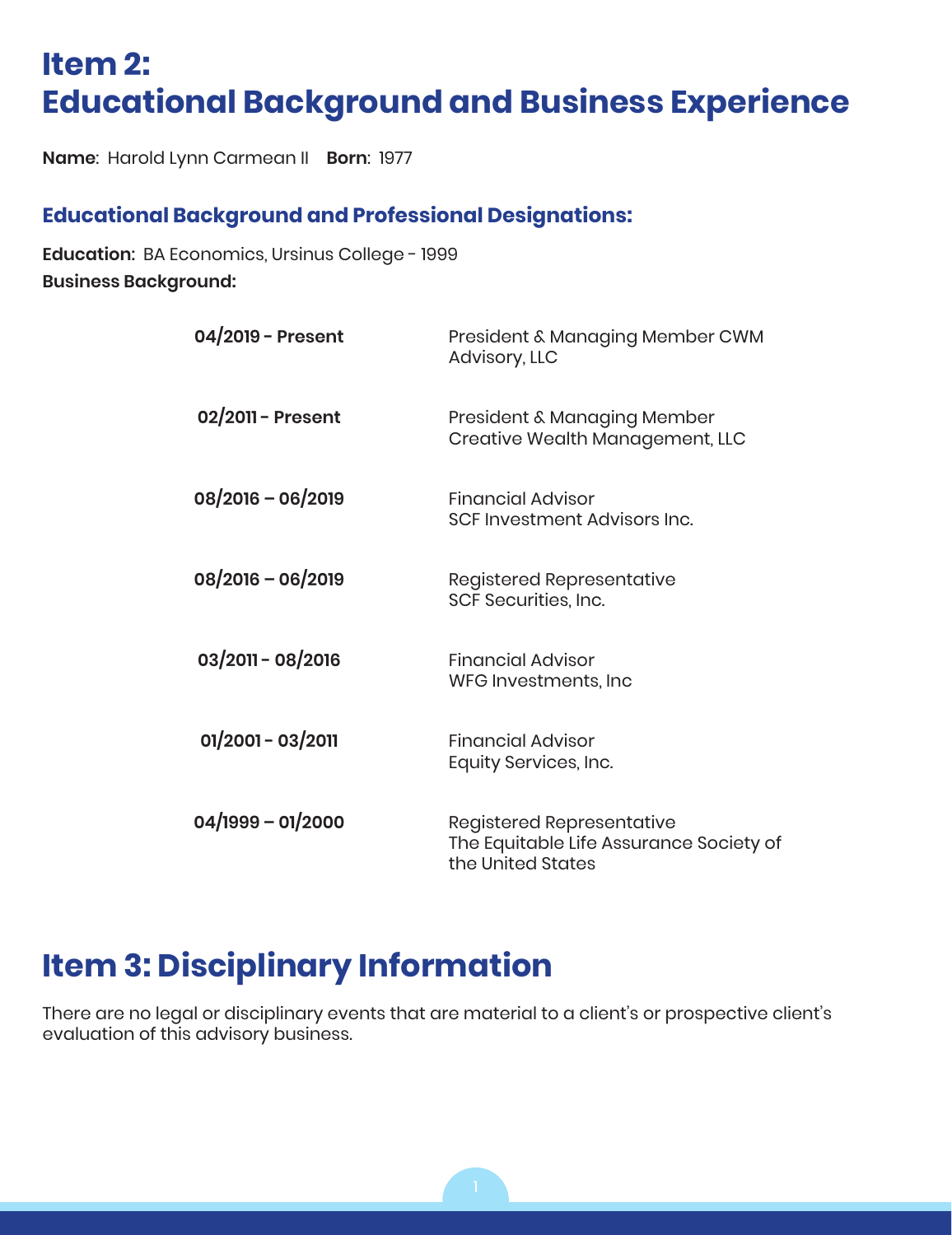### **Item 4: Other Business Activities**

Harold Lynn Carmean is an independent licensed insurance agent, and from time to time, will offer clients advice or products from those activities. Clients should be aware that these services pay a commission or other compensation and involve a conflict of interest, as commissionable products conflict with the fiduciary duties of a registered investment adviser. The supervised person has an incentive to recommend investment products based on the compensation received, rather than on a client's needs. CWM Advisory, LLC always acts in the best interest of the client; including the sale of commissionable products to advisory clients. Clients are in no way required to utilize the services of any representative of CWM Advisory, LLC in connection with such individual's activities outside of CWM Advisory, LLC . Insurance products will not be offered to clients unless the individual CWM Advisory, LLC representative is appropriately licensed to sell insurance products within the applicable state. He spends approximately 40 hours a week on this outside business activity.

Harold Lynn Carmean is President of Creative Wealth Management, LLC. This entity is used for payroll and receiving income generated from insurance product and services delivered by Harold Lynn Carmean in his role as an independent licensed insurance agent. He spends approximately 2 hours a month on this outside business activity.

#### **Item 5: Additional Compensation**

Harold Lynn Carmean II does not receive any economic benefit from any person, company, or organization, other than CWM Advisory, LLC in exchange for providing clients advisory services through CWM Advisory, LLC.

#### **Item 6: Supervision**

As a representative of CWM Advisory, LLC, Harold Lynn Carmean II is supervised by Laura Elizabeth Balback, the firm's Chief Compliance Officer. Laura Elizabeth Balback is responsible for ensuring that Harold Lynn Carmean II adheres to all required regulations regarding the activities of an Investment Adviser Representative, as well as all policies and procedures outlined in the firm's Code of Ethics and compliance manual. The phone number for Laura Elizabeth Balback is (410) 208-1091.

Harold Lynn Carmean II adheres to all required regulations regarding the activities of an Investment Adviser Representative and follows all policies and procedures outlined in the firm's policies and procedures manual, including the Code of Ethics, and appropriate securities regulatory requirements.